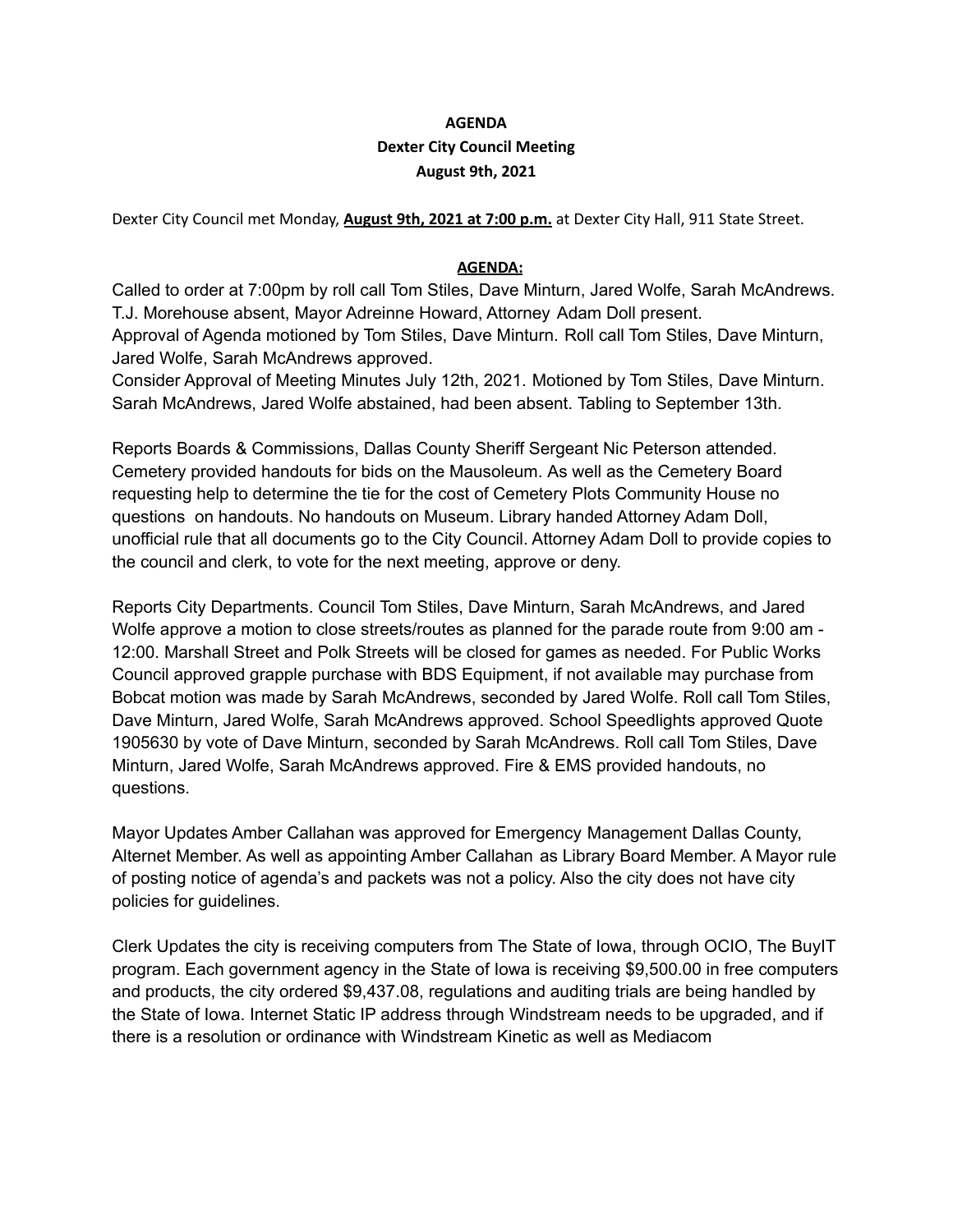Public Speaker Jean Dissinger, would like to have Council rescind approval that allows the Mayor to spend \$500.00 for any city expense at any time without restrictions. To insure the TIF account is tied to debts that were formally certified as TIF debts in the past .

Citizens Complaint Eric Howard on PSN Payments and when they are posted for the Utility Payment, payments are posted when the payments hit the bank account. The City is looking into having a credit card option to pay Utility Bills.

Adrienne Howard has filed a complaint on the Library Board, having Past Board Members sign bills a control meetings, meetings should be re-heard and bills re-approved.

Old Business 820 Dallas no bids had been received, post a yard sign For Sale to contact the City. The Levy account has gone into General Funds per State Code and is used for the supplement/support of the Library. SICOG will be brought up again for next year

New Business Discuss and Confirm Library Board of Trustees terms of 5, 7, or 9 members 6 year term for Amber Callahan, motion made by Dave Minturn, seconded by Jared Wolfe. Council voted all ayes by Tom Stiles, Jared Wolfe, Dave Minturn, Sarah McAndrews.

28E Agreement Dallas County Sheriff Resolution 2021-25 Motion to pass Dave Minturn, seconded by Jared Wolfe. Roll call vote in favor Tom Stiles, Jared Wolfe, Dave Minturn, Sarah McAndrews all ayes, motion carries.

Resolution 2021-24 to appoint a Representative and Alternate Representative to the Dallas County Emergency Management Commission. Dave Minturn made Motion to approve, seconded by Sarah McAndrews. Roll call vote in favor Tom Stiles, Jared Wolfe, Dave Minturn, Sarah McAndrews all ayes, motion carries.

Determine Mausoleum Repair to determine with the Funeral Director and State of Iowa. City trying to locate the next of kin, Chris Huff looking into the project.

Consider the Mayor's resignation letter, September 10th, 2021. Council decides to fill the upcoming vacancy of Mayor. Council accepted resignation letter motioned by Tom Stiles to accept the relegation letter, seconded by Sarah McAndrews. Roll call vote in favor Tom Stiles, Jared Wolfe, Dave Minturn, Sarah McAndrews all ayes, motion carries.

Council to consider appointment or by special election. Motion to fill by appointment for Mayor Dave Minturn, seconded by Sarah McAndrews. Roll call vote in favor Tom Stiles, Jared Wolfe, Dave Minturn, Sarah McAndrews all ayes, motion carries.

Advertisement in the paper to fill vacancy of Mayor September 2nd, turned back in by September 8th for City Council Meeting on September 13. Motion to run ad in paper Dave Minturn, seconded by Sarah McAndrews. Roll call vote in favor Tom Stiles, Jared Wolfe, Dave Minturn, Sarah McAndrews all ayes, motion carries.